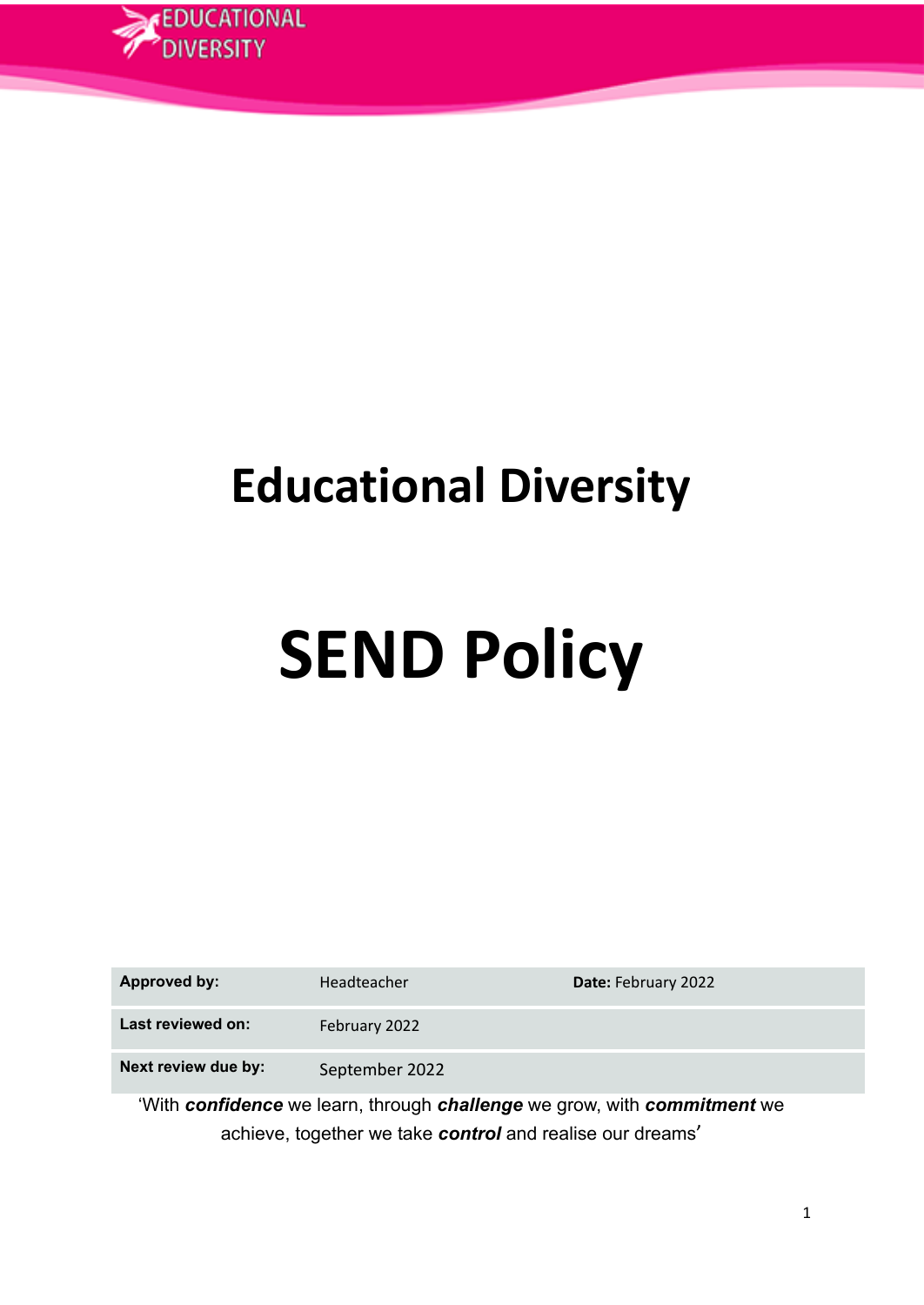### **Contents Page**

| 1              | <b>Legislative Framework</b>                                          | 3 |
|----------------|-----------------------------------------------------------------------|---|
| $\overline{2}$ | <b>Professional Structures</b>                                        | 3 |
| 3              | <b>SEND Definitions</b>                                               | 3 |
| 4              | <b>Identification of Students with SEND and Assessing Their Needs</b> | 4 |
| 5              | <b>Educational Diversity's SEND Team</b>                              | 5 |
| 6              | Inclusion of children who are Able, Gifted and/or Talented            | 6 |
| 7              | Development, monitoring and review                                    | 6 |
|                | <b>APPENDIX - Categories of Needs Definitions</b>                     |   |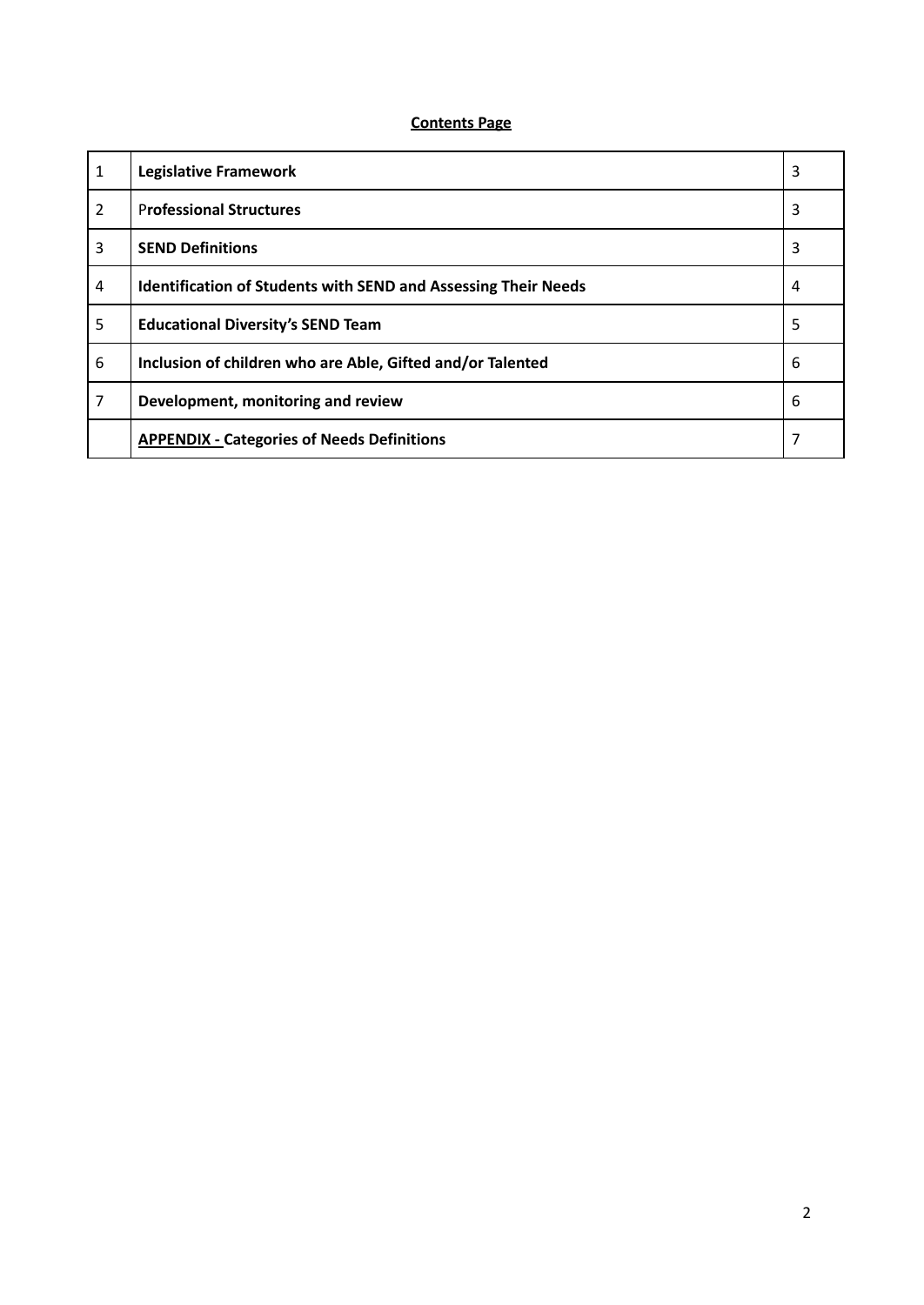# 1. **Legislative Framework**

Educational Diversity's SEND policy for students with Special Educational Needs or Disabilities is governed and informed by the statutory framework set out in the :

- **Special Educational Needs and Disability (SEND) Code of Practice**: 0-25 2014
- **Equality Act 2010**, which sets out school's responsibility to ensure that students are not unlawfully discriminate against because of their sex, race, disability, religion or belief or sexual orientation.
- **Children's and Families Act 2014**, which sets out schools' responsibilities for students with SEND and disabilities
- **The Special Educational Needs and Disability Regulations 2014**, which set out the school's responsibility for education, education, health and care (EHC) plans, SEND coordinators (SENDCOs) and the SEND Information report.

# **The Management Committee affirms the following principles:**

- The education of all children is of equal value, irrespective of learning difficulties or physical disabilities.
- All staff are expected to include and engage children with special educational needs and disabilities.
- All children with special educational needs and disabilities have the opportunity to join in mainstream activities with their peers; so long as those are appropriate for the child concerned, remain compatible with the education of other class members and comply with the need for efficient deployment of school resources.
- Staff are committed to a partnership with parents and relevant external agencies with the intention of addressing the needs of children who have been clearly identified and assessed.

# 2. **Professional Structures**

Whilst the Head Teacher ensures the effective implementation of the SEND Policy. The SENDCo Team at Educational Diversity are responsible for coordinating, monitoring and evaluating the provision for additional educational needs (special educational needs, the needs of those with disabilities together with able and gifted needs) across Educational Diversity.

This is achieved in collaboration with staff by:

- 1. Monitoring, evaluating and reporting on provision for children with additional needs.
- 2. Identification and delivery of enhanced learning provision for children and training for teachers and support staff.
- 3. Oversight and maintenance of resources for SEND.
- 4. Effective partnerships with parents and external agencies, including regular meetings with parents/carers and consistent communication.

# 3. **SEND Definitions**

# **Definition of SEND as detailed in the SEND Code of Practice (2014)**

*A child or young person has special educational needs if they have a learning difficulty or disability which calls for special education provision to be made for him or her.*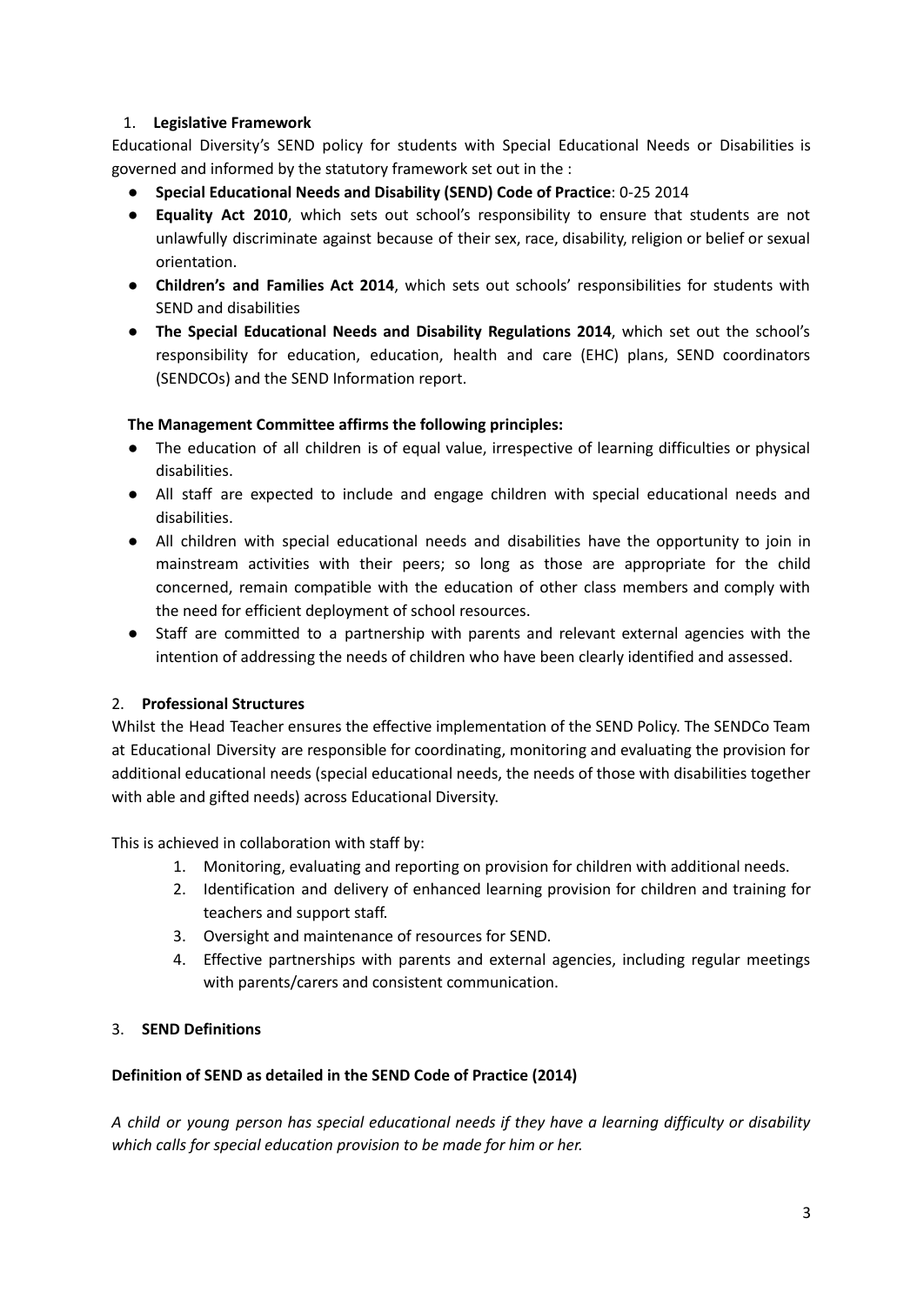# *A child has a learning difficulty or disability if he or she:*

(a) has a significantly greater difficulty in learning than the majority of others of the same age; or *(b) has a disability which hinders him or her from making use of educational facilities of a kind generally provided for others of the same age in mainstream schools or mainstream post -16 institutions*

*Children must not be regarded as having a learning difficulty solely because the language or form of language of their home is different from the language in which they will be taught.*

*Special educational provision means educational provision which is additional to, or different from that made generally for children of the same age by mainstream schools, post -16 institutions.*

Special educational Needs Code of Practice 2014 (introduction xiii–xv page 4)

# **Definition of Disability** as detailed in the Equality Act 2010

*A person has a disability if he has physical or mental impairment which has a substantial and long-term adverse effect on his ability to carry out normal day-to-day activities.* Equality Act 2010 C.15 Part 2 Chapter 1 Section 6

Educational Diversity will have regard to the SEND Code of Practice when carrying out its duties towards all SEND students and ensure that parents / carers are informed by the school that SEND provision is being made for their child.

# 4. **Identification of Students with SEND and Assessing Their Needs**

We will assess each student's current skills and levels of attainment on entry, which will build on previous settings and Key Stages, where appropriate. These include:

- Cognitive Ability Testing (CAT),
- Reading Comprehension (New Group Reading Test),
- Dyslexia Screener,
- Pupil Attitudes to Self and School (PASS),
- Progress in English, Maths & Science (KS2&3 only),
- BKSB English & Maths (KS4 only).

Further assessments may be carried out by the SENCO should they be deemed necessary.

Class teachers will make regular assessments of progress for all students and identify those whose progress:

- Is significantly slower than that of their peers starting from the same baseline
- Fails to match or better the child's previous rate of progress
- Fails to close the attainment gap between the child and their peers
- Widens the attainment gap

This may include progress in areas other than attainment, for example, social needs. However slow progress and low attainment will not automatically mean a student is recorded as having SEND. When deciding whether special educational provision is required, we will start with the desired outcomes, including the expected progress and attainment, and the views and the wishes of the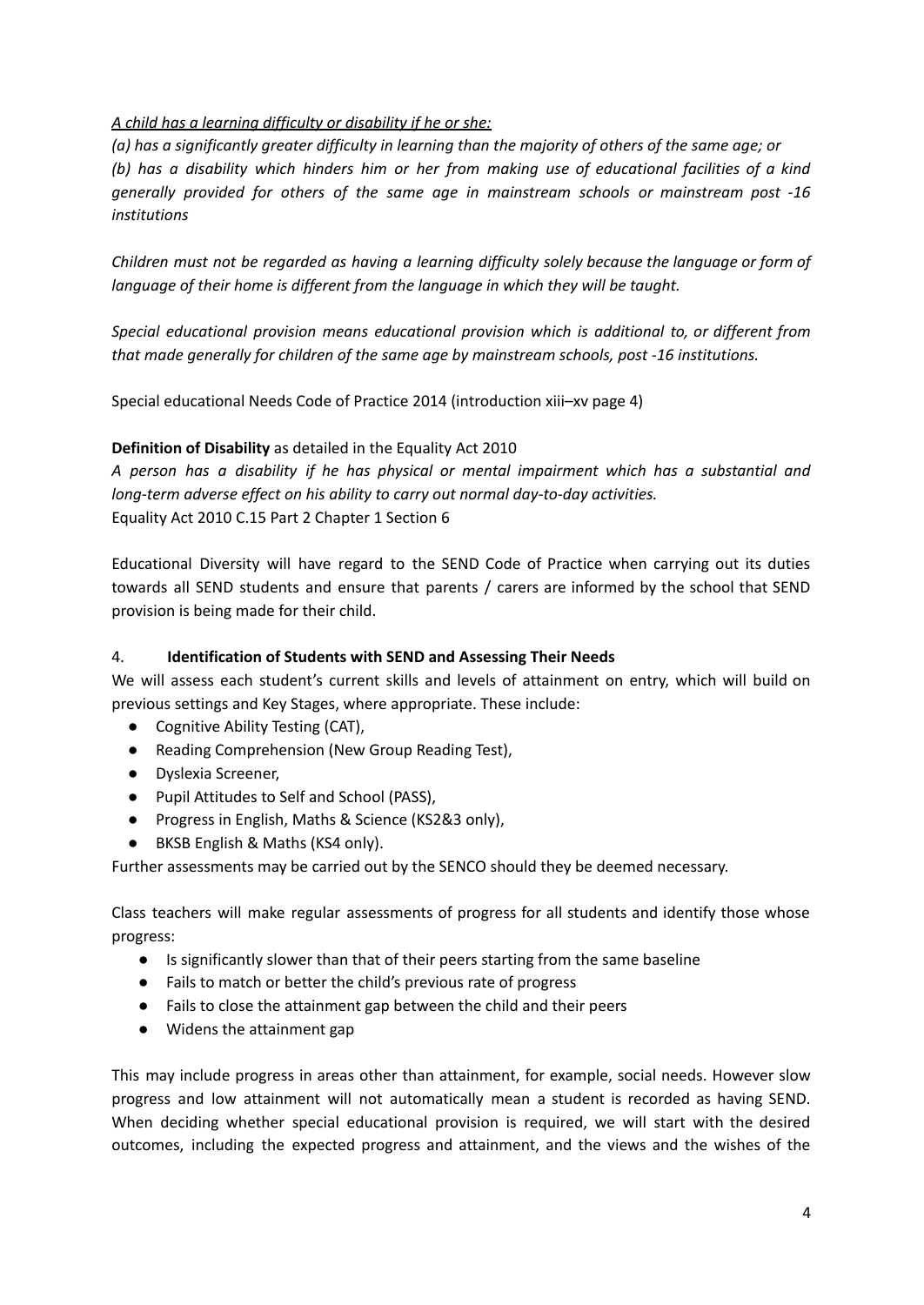student and their parents. We will use this to determine the support that is needed and adapt our curriculum offer as appropriate.

Whenever possible, special educational needs and disabilities are met within the classroom through use of appropriate teaching strategies, sometimes with additional in-class support. It may be necessary for some children to be withdrawn from some mainstream classes for the purpose of attending individual or small group work. Such support may be provided by teaching staff or external agencies working closely with Educational Diversity.

Children must not be regarded as having a learning difficulty solely because the language of their home is different from the language in which they will be taught.

All of our children are monitored under the Code of Practice through SEN Support as follows:

- An Individual Learning Plan (ILP) is created and shared with all those working with a child.
- Progress is monitored on a regular basis and parents/carers contacted at least three times a year to ensure they are fully involved in the support measures being used by the school.

If there is continuing concern about progress the school will:

- Identify fresh targets following liaison with staff, external agencies and parents.
- Look to amend the provision to address ways of achieving the fresh targets.

An Education, Health, Care Plan (EHCP) may be appropriate where there is evidence of complex needs. Requests for statutory assessment are made via the Local Authority (LA) and may be requested by the school or parents. This may or may not result in the issuing of an EHCP. The process takes 20 weeks and will include assessment of need by the LA.

Both Educational Diversity's SEND Information Report and the LA Local Offer are key documents to inform decisions about needs and provision (including involvement of outside agencies) and to monitor the progress of individual children .

# 5. **Educational Diversity's SEND Team**

Gemma Hartley is the Special Educational Needs Co-ordinator for Educational Diversity. She coordinates the SENDCo team consisting of Vivien Counsell-Thomas (Yr 11 SENDCo) and Andy Brooke (Pegasus). All SENDCos hold the National Award for SEN Coordination (SENCo Award).

The main features of the role of the SENDCo team are:

- The day to day operation of the school's SEND Policy;
- Administration of the SEND assessment procedures within the school;
- Co-ordinating reviews (including Annual Reviews for those children with an EHCP) for identified children;
- Liaising with parents/carers
- Liaising with external educational and non-educational agencies;
- Co-ordinating the children's Individual learning Plans (ILPs);
- Monitoring progress;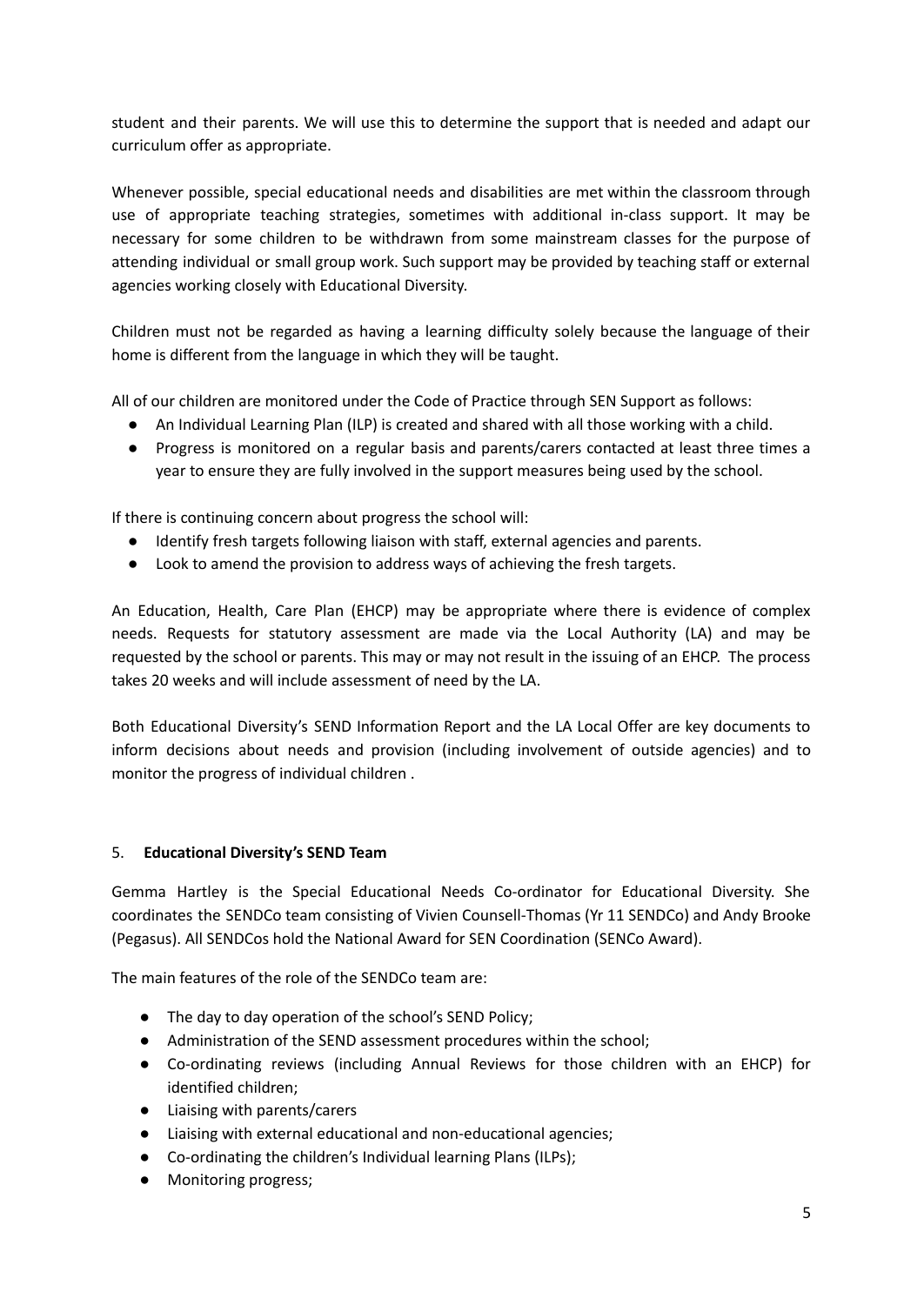- Supporting staff in planning and implementing interventions for children with SEND;
- Contributing to the in-service training of staff.

# 6. **Inclusion of children who are Able, Gifted and/or Talented**

The term 'Able and Gifted' refers to children who have a broad range of achievement at a very high level. Those children who are able and gifted have very well-developed learning skills across the curriculum. The term 'talented' refers to children who excel in one or more specific fields, such as sport or music, but who may or may not perform at a high level across all areas of learning. 'Able and gifted' tend to pertain to academic subjects only and 'talented' to non-academic subjects such as:

- Physical talents sports, games, skilled, dexterity
- Visual/performing abilities music, dance, movement, drama
- Mechanical ingenuity construction, object assembly (and disassembly), systematic, working solutions
- Outstanding leadership organiser, outstanding team leader, sound judgements
- Social awareness sensitivity, empathy
- Creativity artistic, musical, linguistic

We respect the right of all children admitted to Educational Diversity, irrespective of differences in ability, to access a number of areas of learning, and to develop the knowledge, skills, understanding and attitudes that are necessary for their self-fulfillment and eventual development into active and responsible adults.

# **7. Development, Monitoring and Review**

We plan to:

- Monitor, evaluate and review our SEND policy and provision on a regular basis led by the SENCo Team
- Support staff to identify SEND appropriately by providing regular training.
- Ensure that students' needs are dealt with sensitively and effectively and seek feedback from students.

#### **Review Date September 2022**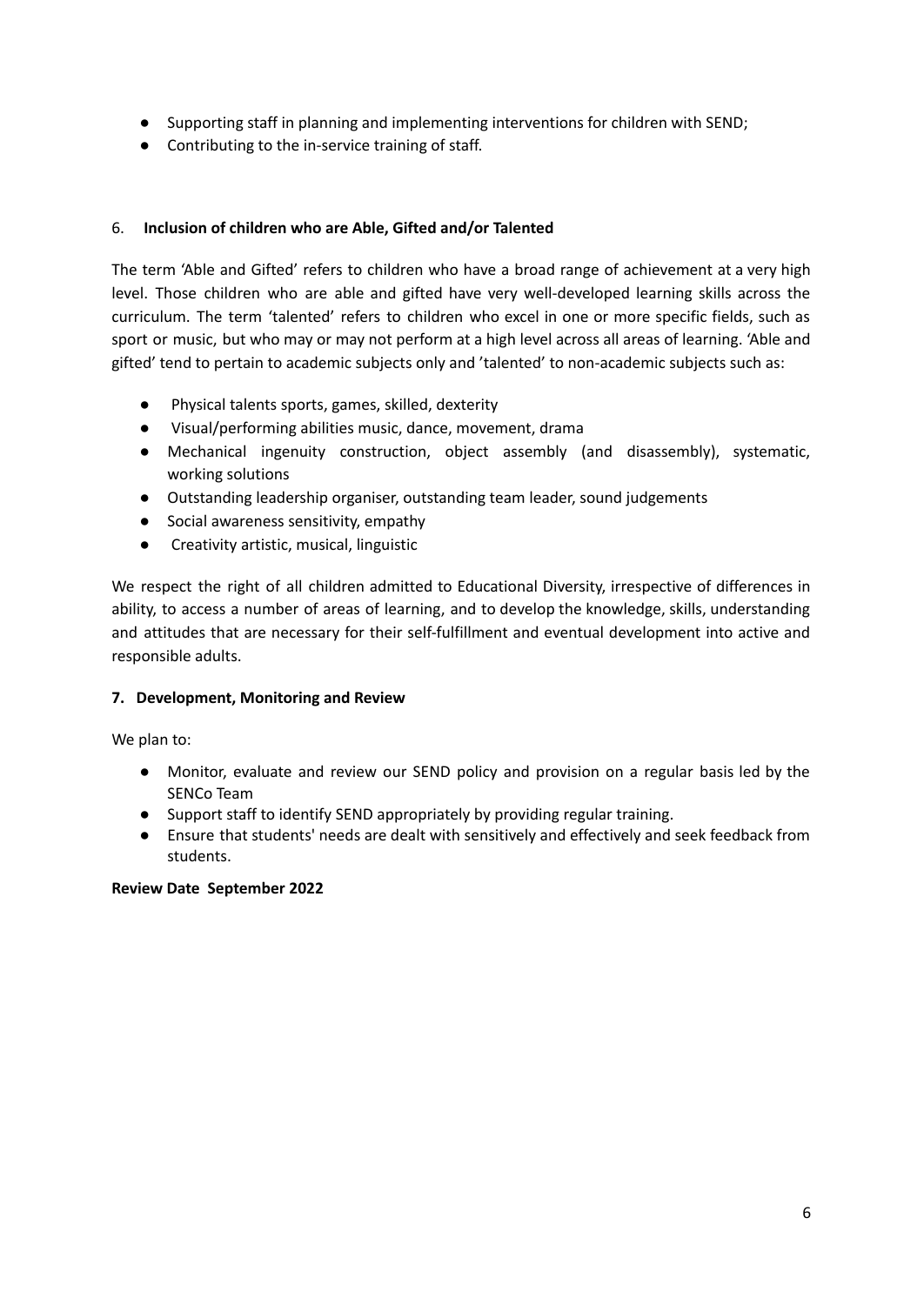#### **Appendix 1- Categories of Needs Definitions**

#### **Communication and Interaction**

Children and young people with speech, language and communication needs (SLCN) have difficulty in communicating with others. This may be because they have difficulty saying what they want to, understanding what is being said to them or they do not understand or use social rules of communication. The profile for every child with SLCN is different and their needs may change over time. They may have difficulty with one, some or all areas of the different aspects of speech, language or social communication at different times of their lives. *Department of Education (2015)*

#### **Speech, Language and Communication Needs (SLCN)**

Children with SLCN cover the whole ability range. children may have difficulty in understanding information conveyed through spoken language. Their acquisition of speech and oral language skills may be significantly behind their peers and their speech may be poor or intelligible. Children with language impairments find it hard to understand and/or use words in context. They may use words incorrectly with inappropriate grammatical patterns, have a reduced vocabulary or find it hard to recall words and express ideas. They may also hear or see a word but not be able to understand its meaning or have trouble getting others to understand what they are trying to say.

Please note that children whose first language is not English should not be recorded as SLCN unless they also have a special educational need in this area.

*Department of Education and Skills (2003)*

#### **Autism**

Children with autism are described as having persistent difficulties with social communication and social interaction. Children often have restricted and repetitive patterns of behaviours, activities or interests which include sensory behaviour. These behaviours are present since early childhood and may limit and impair everyday functioning.

*American Psychiatric Association (2013)*

#### **Cognition and Learning**

Support for learning difficulties may be required when children and young people learn at a slower pace than their peers, even with appropriate differentiation. Learning difficulties cover a wide range of needs, including moderate learning difficulties (MLD), severe learning difficulties (SLD), where children are likely to need support in all areas of the curriculum and associated difficulties with mobility and communication, through to profound and multiple learning difficulties (PMLD), where children are likely to have severe and complex learning difficulties as well as a physical disability or sensory impairment. Specific learning difficulties (SpLD), affect one or more specific aspects of learning. This encompasses a range of conditions such as dyslexia, dyscalculia and dyspraxia. *Department of Education (2015)*

#### **Moderate Learning Difficulties (MLD)**

children with MLD will have attainments well below expected levels in all or most areas of the curriculum,

despite appropriate interventions. Their needs will not be met by normal differentiation and

the flexibilities of the National Curriculum. Children with MLD have much greater difficulty than their peers in acquiring basic literacy and numeracy skills and in understanding concepts. They may also have associated speech and language delay, low self-esteem, low levels of concentration and underdeveloped social skills.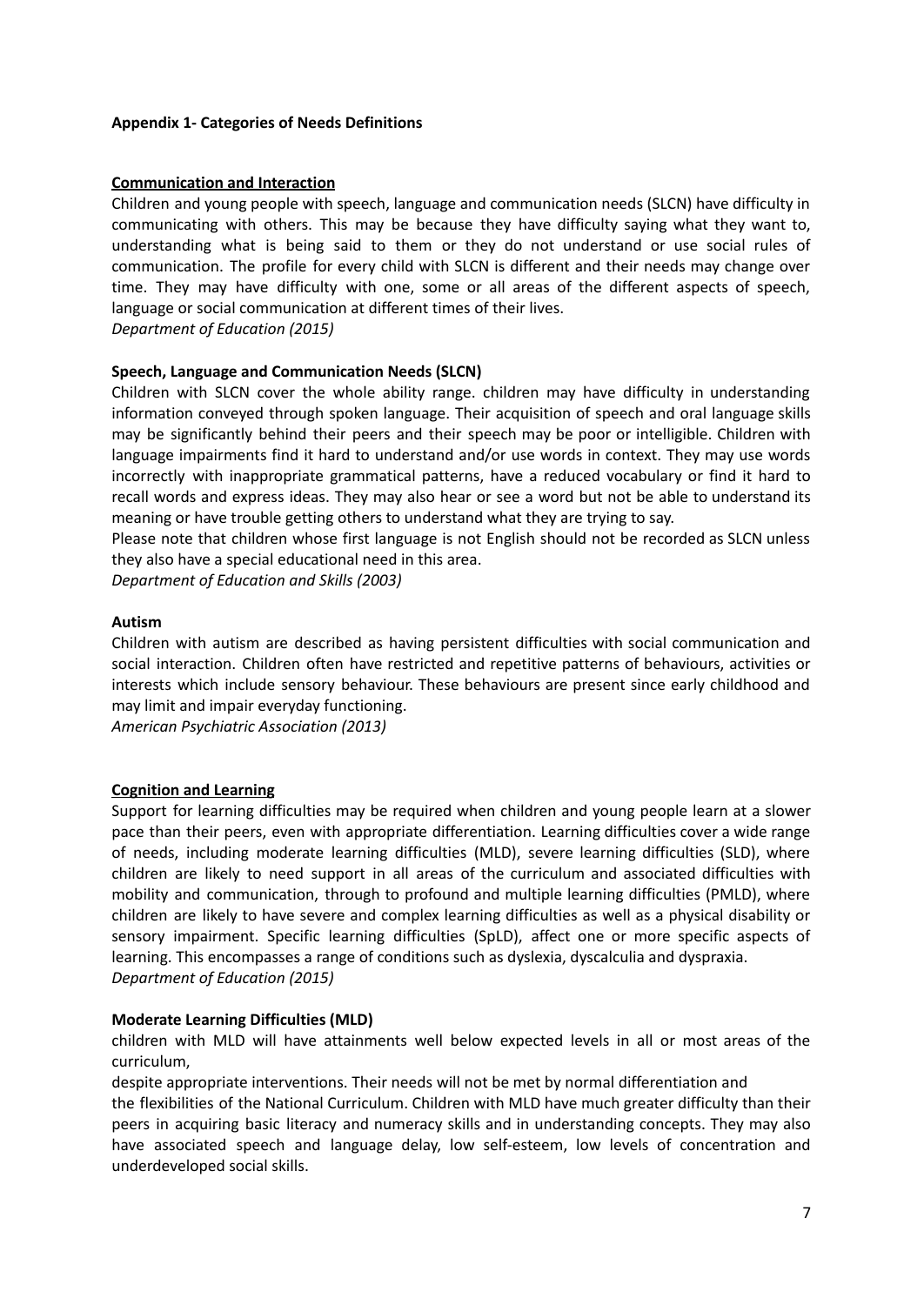# **Severe Learning Difficulty (SLD)**

Children with severe learning difficulties have significant intellectual or cognitive impairments. This has a major effect on their ability to participate in the school curriculum without support. They may also have associated difficulties in mobility and coordination, communication and perception and acquisition of self-help skills. Children with SLD will need support in all areas of the curriculum. They may also require teaching of self-help, independence and social skills. Some children may use sign and symbols but most will be able to hold simple conversations and gain some literacy skills. *Department of Education and Skills (2003)*

# **Profound and Multiple Learning Difficulty (PMLD)**

Children with PMLD have severe and complex learning needs, in addition they have other significant difficulties, such as physical disabilities or a sensory impairment. Children require a high level of adult support, both for their learning needs and also for personal care. They are likely to need sensory stimulation and a curriculum broken down into very small steps. Some children communicate by gesture, eye pointing or symbols, others by very simple language.

*Department of Education and Skills (2003)*

# **Specific Learning Difficulties (SpLD)**

SpLD is an umbrella term which indicates that children display differences across their learning. Children with SpLD may have a particular difficulty in learning to read, write, spell or manipulate numbers so that their skills in these areas is below their performance in other areas. Children may also have problems with short term memory, organisational skills and coordination. Children with SpLD cover the whole ability range and the severity of their impairment varies widely.

# *Department of Education and Skills (2003)*

#### Dyslexia

Dyslexia is a learning difficulty that primarily affects the skills involved in accurate and fluent word reading and spelling. Characteristic features of dyslexia are difficulties in phonological awareness, verbal memory and verbal processing speed. Dyslexia occurs across the range of intellectual abilities. It is best thought of as a continuum, not a distinct category, and there are no clear cut-off

points. Co-occurring difficulties may be seen in aspects of language, motor coordination, mental calculation, concentration and personal organisation, but these are not, by themselves, markers of dyslexia. A good indication of the severity and persistence of dyslexic difficulties can be gained by examining how the individual responds or has responded to well founded intervention. *Rose (2009)* **Dyscalculia** 

Developmental Dyscalculia is a specific learning difficulty that is characterised by impairments in learning basic arithmetic facts, processing numerical magnitude and performing accurate and fluent calculations. These difficulties must be quantifiably below what is expected for an individual's chronological age and must not be caused by poor educational or daily activities or by intellectual impairment.

# *American Psychiatric Association (2013)*

# **Dyspraxia**

Children with dyspraxia are affected by difficulties in controlling or coordinating movement. These coordination impairments can make it difficult for children with dyspraxia to write, type and engage in many activities required on a daily basis. In some cases it can also affect a child's speech. *O'Connell (2015)*

# **Social, emotional and mental health difficulties (SEMH)**

Children and young people may experience a wide range of social and emotional difficulties which manifest themselves in many ways. These may include becoming withdrawn or isolated, as well as displaying challenging, disruptive or disturbing behaviour. These behaviours may reflect underlying